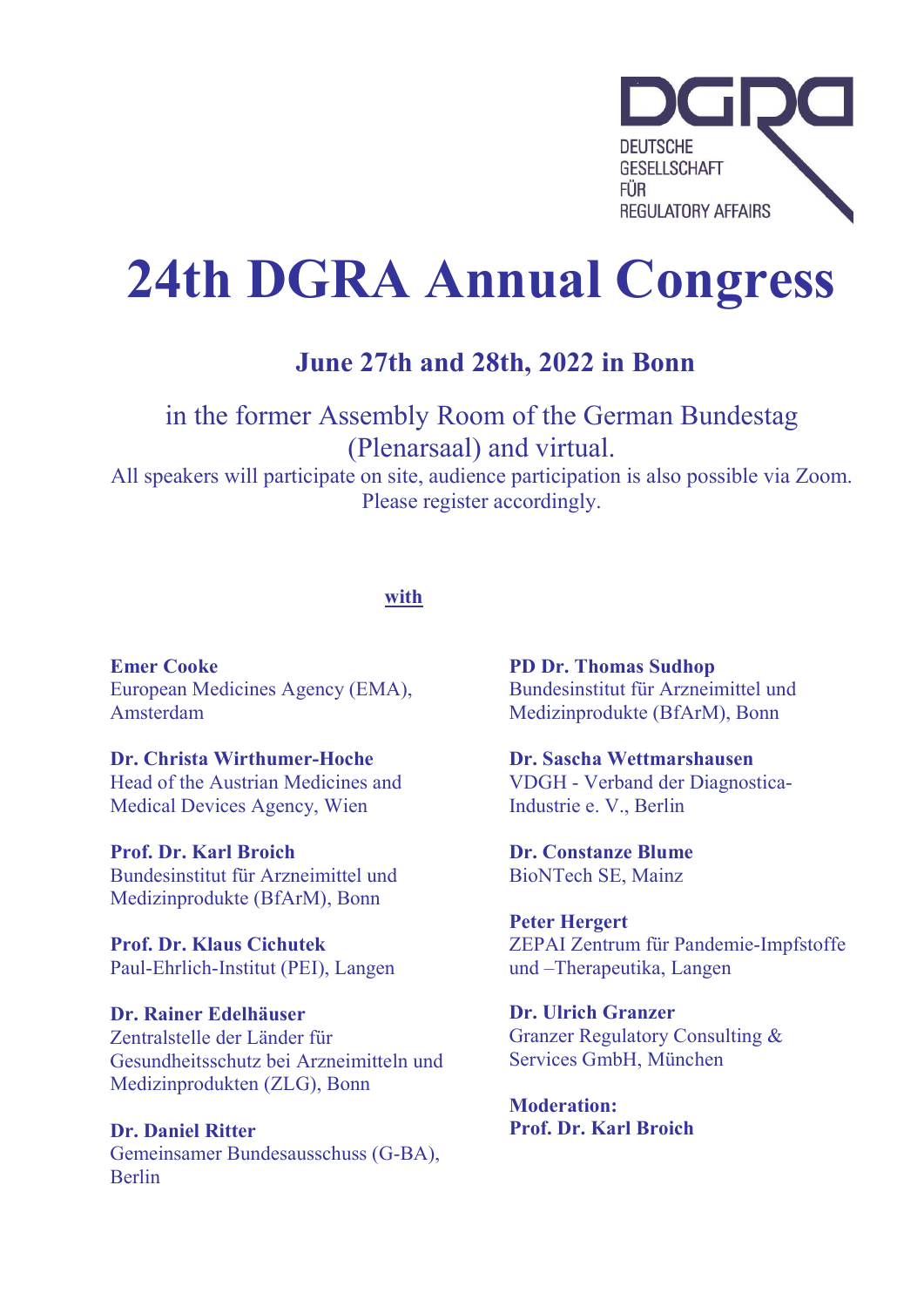### The Program on June 27<sup>th</sup> 2022

| 9.30 a.m.    | <b>Opening and Introduction to Sessions</b><br><b>Ukraine: Update on Development and Production</b><br><b>Topics</b><br>Dr. Ulrich Granzer, Granzer Regulatory Consulting & Services |
|--------------|--------------------------------------------------------------------------------------------------------------------------------------------------------------------------------------|
| $9.45$ a.m.  | The New Mandate of EMA and it's Consequences<br><b>Emer Cooke, Executive Director EMA</b>                                                                                            |
| $10.30$ a.m. | <b>EU Regulatory Network: Challenges after 2 Years</b><br><b>Pandemic Situation</b><br>Dr. Christa Wirthumer-Hoche, Head of the Austrian Medicines and Medical<br>Devices Agency     |
| 11.00 a.m.   | <b>Coffee Break</b>                                                                                                                                                                  |
| $11.30$ a.m. | <b>The New Health Ecosystem: Medicinal Products,</b><br><b>Devices and Big Data – are Regulators prepared?</b><br>Prof. Dr. Karl Broich, President BfArM, Chairperson HMA            |
| $12.10$ p.m. | <b>Lessons learned from the Pandemic: Vaccines,</b><br>neutralising Antibodies, Antigen Tests<br>Prof. Dr. Klaus Cichutek, President PEI                                             |
| $12.50$ p.m. | <b>Panel Discussion</b>                                                                                                                                                              |
| 1.00 p.m.    | Lunch                                                                                                                                                                                |
| 2.00 p.m.    | mRNA – The Next-Generation Cancer Vaccines<br>Dr. Constanze Blume, SVP Global Regulatory Affairs, BioNTech SE                                                                        |
| $2.45$ p.m.  | <b>Panel Discussion</b>                                                                                                                                                              |
| 3.00 p.m.    | <b>Medical Device Regulation (MDR) – an Update</b><br>Dr. Rainer Edelhäuser, Director ZLG                                                                                            |
| $3.30$ p.m.  | <b>In-Vitro-Diagnostic Device Regulation (IVDR) – an</b><br><b>Update</b><br>Dr. Sascha Wettmarshausen, VDGH                                                                         |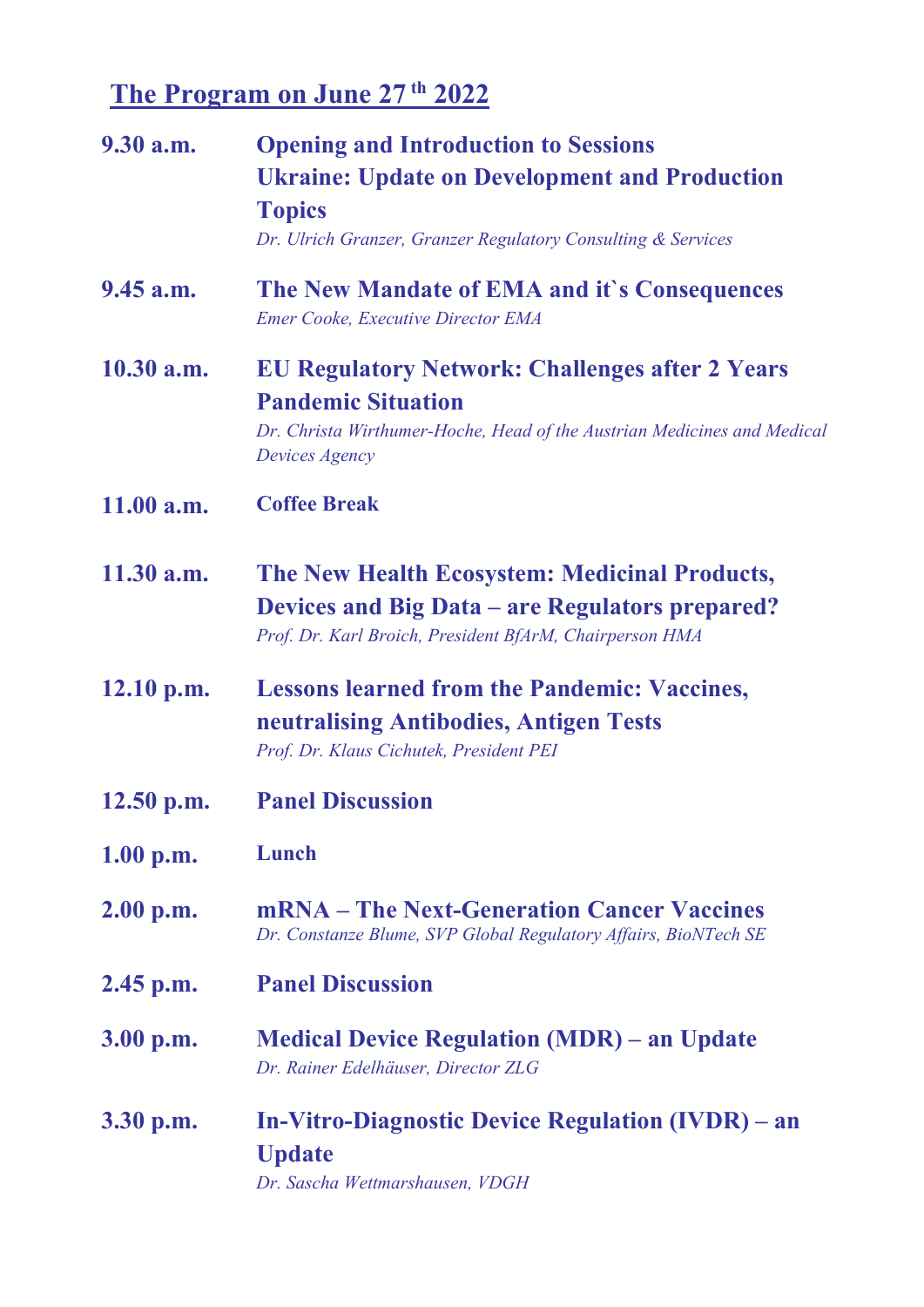| 4.00 p.m.   | <b>Panel discussion</b>                                                                            |
|-------------|----------------------------------------------------------------------------------------------------|
| $4.20$ p.m. | <b>Coffee Break</b>                                                                                |
| $4.45$ p.m. | <b>DGRA General Membership Meeting and Board</b><br><b>Elections</b><br>(ends around $5.30 p.m.$ ) |
| 7.00 p.m.   | <b>Pre-Dinner Speech</b>                                                                           |
|             | Reception (6.30 p.m.) and Buffet                                                                   |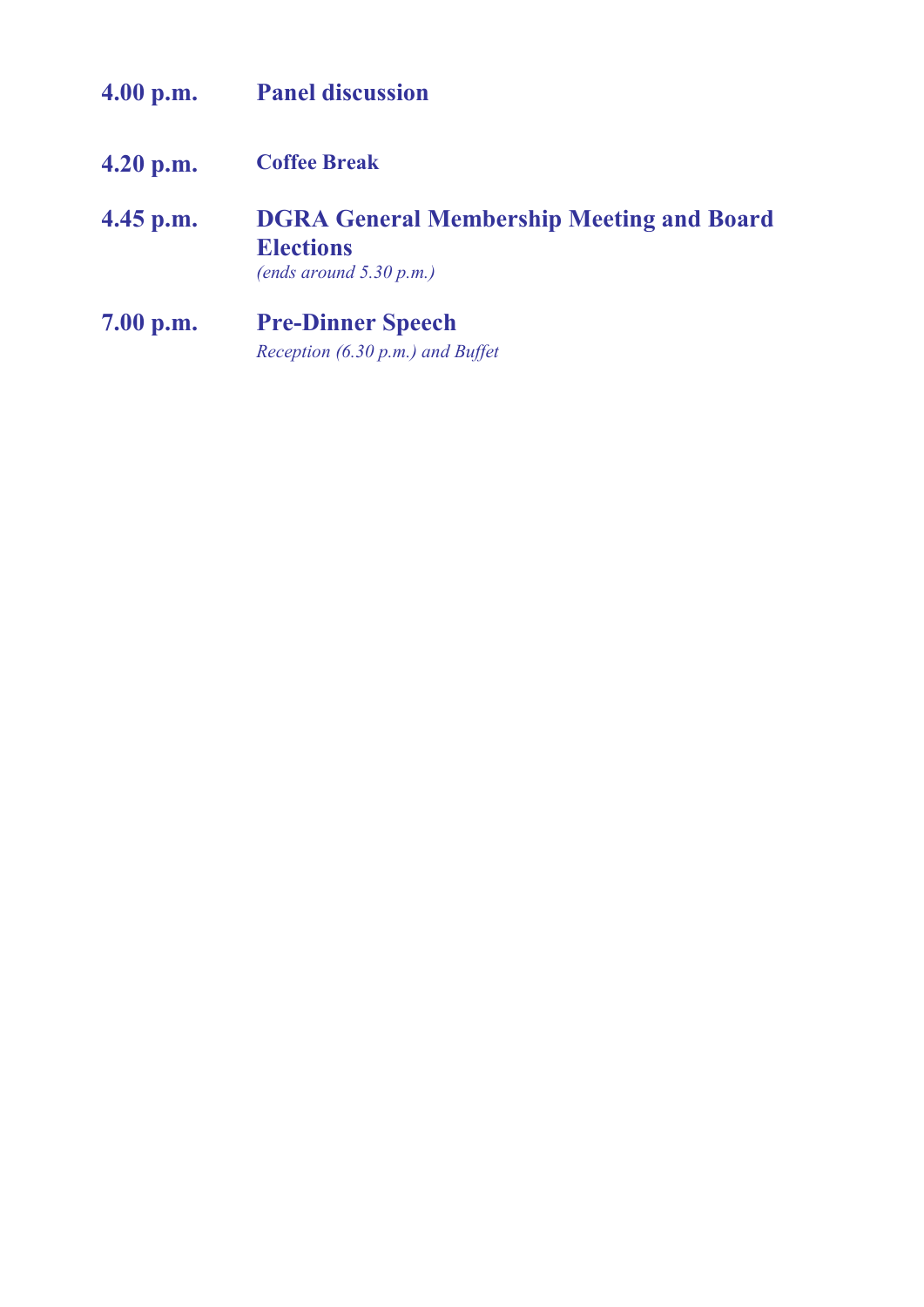## The Program on June 28<sup>th</sup> 2022

| 9.30 a.m.    | <b>Award Ceremonies "Walter-Cyran-Medaille"</b>                                                                                                                                                      |
|--------------|------------------------------------------------------------------------------------------------------------------------------------------------------------------------------------------------------|
| 10.00 a.m.   | Aktuelles zum Europäischen HTA-Verfahren<br>Dr. Daniel Ritter, G-BA                                                                                                                                  |
| $10.45$ a.m. | Nach der Pandemie ist vor der Pandemie: Maßnahmen<br>zur Pandemiebereitschaft und -vorsorge durch das<br>Zentrum für Pandemie-Impfstoffe und -Therapeutika<br><b>(ZEPAI)</b><br>Peter Hergert, ZEPAI |
| $11.30$ a.m. | <b>Coffee Break</b>                                                                                                                                                                                  |
| $12.00$ p.m. | <b>Clinical Trial Regulation – an Update</b><br>PD Dr. Thomas Sudhop, BfArM                                                                                                                          |
| 1.00 p.m.    | <b>Panel Discussion</b>                                                                                                                                                                              |
| $1.30$ p.m.  | Lunch                                                                                                                                                                                                |
|              | (There may be changes to the program)                                                                                                                                                                |